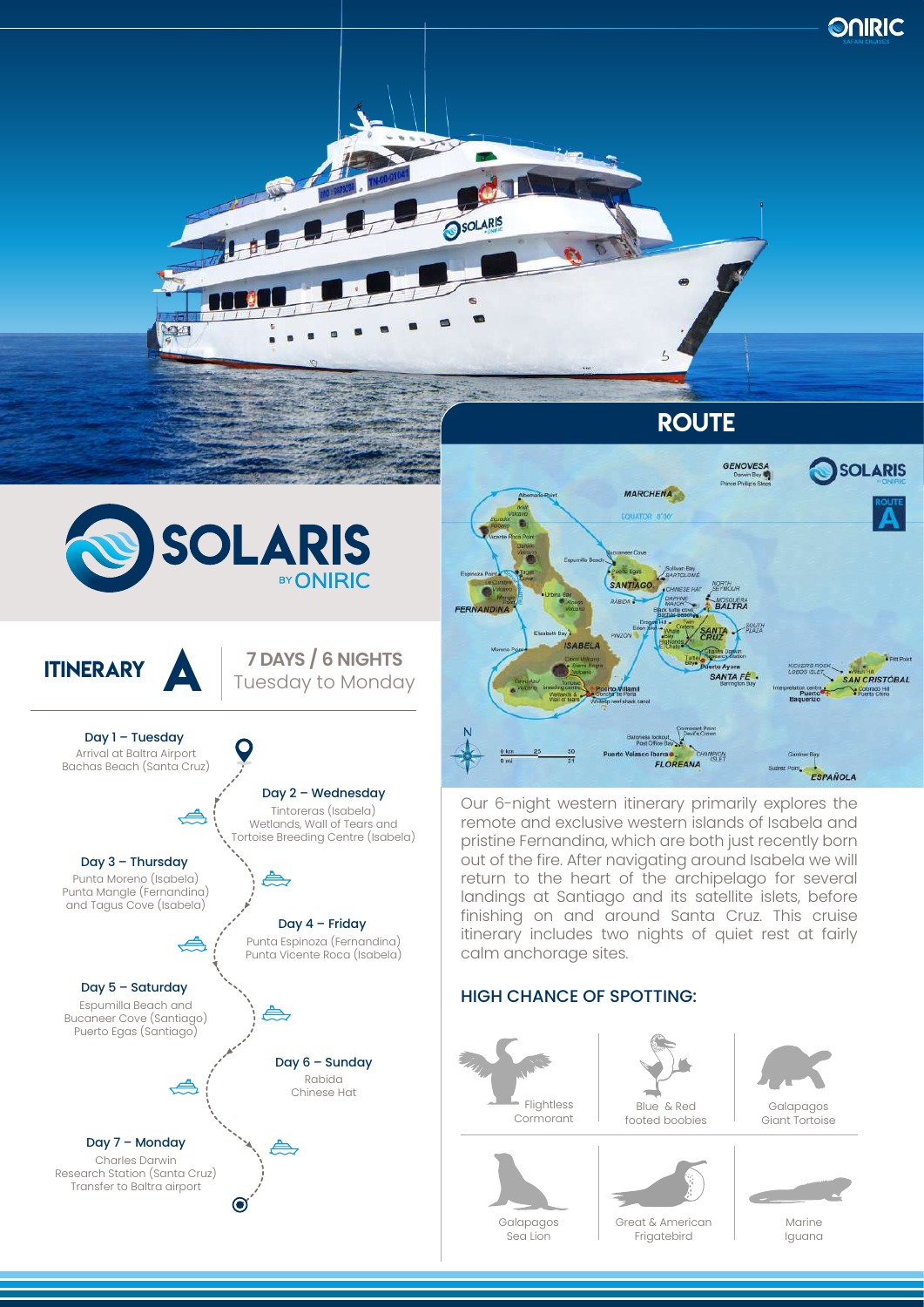

## **DAY 1 – TUESDAY**

#### AM – Arrival at Baltra Airport

Upon arrival at Baltra airport, you will pass through an airport inspection point to ensure that no foreign plants or animals are introduced to the islands, as well as to pay the park entrance fee of USD 100 (unless it has been prepaid). A guide will meet you, help you collect your luggage, and escort you on a short bus ride to the harbour. Here you will climb aboard the yacht Solaris. After greeting the crew and the captain, your cabins will be assigned to you and then you will enjoy your first lunch aboard.

#### PM – Bachas (Santa Cruz)

These two small beaches are found to the west of Turtle Cove. Their sand is made of decomposed coral, which makes it white and soft, making it a favourite nesting site for sea turtles. There is a small brackish water lagoon behind one of the beaches, where occasionally it is possible to observe flamingos and other coastal birds, such as black-necked stilts and whimbrels. The other beach is longer, but it has two old barges that were abandoned during the Second World War when the USA used Baltra Island as a strategic point to protect the Panama Channel.







## **DAY 2 – WEDNESDAY**

#### AM - Tintoreras (Isabela)

Tintoreras consists of several small islets off the coast of Puerto Villamil and is one of the most emblematic visitor's sites of the Galapagos. Its impressive concentration of Galapagos wildlife can be admired easily during the tour From a viewpoint, you can see herons on mangrove branches whilst Galapagos penguins and sea lions can be spotted on the land. Whitetip reef sharks can be found in the tidal channels, and their abundance is what gives these islets their Spanish name. Another highlight is the breeding colony with uncountable numbers of marine iguanas!

### PM - Wetlands, Wall of Tears and tortoise breeding centre (Isabela)

After lunch aboard, you will visit the local tortoise breeding centre, where you can see hundreds of giant Galapagos tortoises of all sizes. The vulnerable hatchlings are not gigantic at all, even smaller than the size of your hand! This project, just outside Puerto Villamil, was created to rescue the endangered populations of Isabela's southernmost volcanoes. In Puerto Villamil and the surrounding wetlands, there is the historical site called "The Wall of tears", a national cultural heritage place where punished prisoners were forced to build this long wall and useless wall of lava rocks. Also, you might have the chance to see American flamingos. At the end of the afternoon, you will have some free time to explore the village and/or its beach.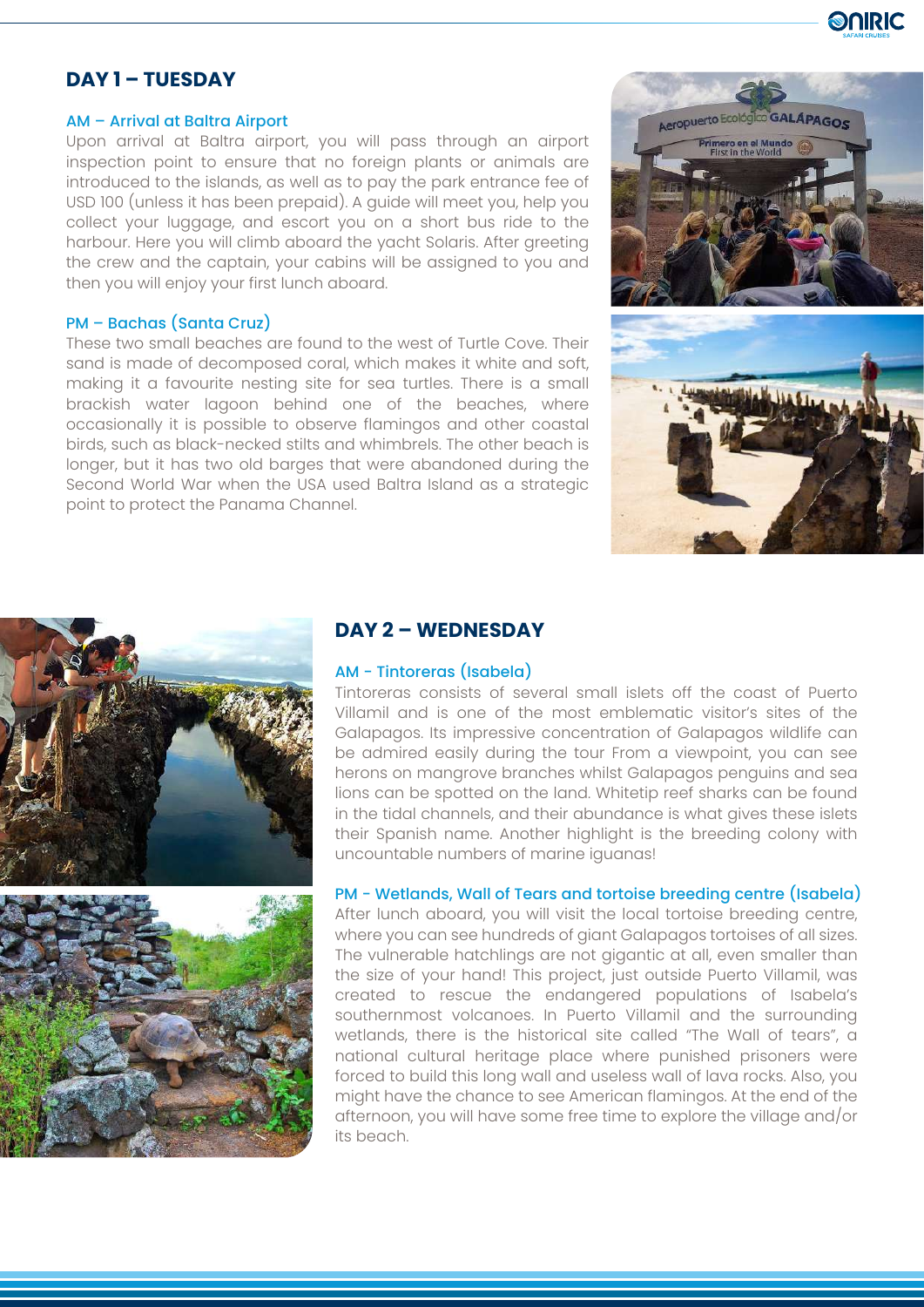

# **DAY 3– THURSDAY**

#### AM – Moreno Point (Isabela)

Moreno Point is located on the north coast of Isabela Island, between the volcanos Sierra Negra and Cerro Azul. The trail runs along a solidified pahoehoe lava flow into a complex of coastal lagoons. Its main attractions are several species of birds, which are found around the lakes and mangrove forests.

## PM - Punta Mangle (Fernandina), Tagus Cove (Isabela)

You will enter the Bolivar Channel and navigate towards Tagus Cove. On the way, you will see how explosive eruptions have blown out a part of the outer rims of both tuff cones, and created their characteristic horseshoe shapes and Tagus Cove. Sailors used to write the names of their vessels on the eastern cliffs of this place. A tour along the cliffs in a dinghy will give the visitors a good chance to see the Galapagos penguin, the flightless cormorant and other sea birds. From the landing dock, it is about a 30-minute hike along the trail up to the top of the cliff from where you can view Darwin Lake; an uplifted ultra saline lake saltier than the sea. You can also see several volcanoes from this location. Look carefully at the graffiti on the surrounding cliffs of the cove! They were written by pirates, whalers and buccaneers in past centuries.







## **DAY 4 - FRIDAY**

#### AM - Punta Espinoza (Fernandina)

Fernandina is the third-largest island in the archipelago and has a single visitor site: Punta Espinoza, located at the northeastern tip of the island. Marine iguanas conglomerate in larger groups than on any other island. They bask around in the sand, swim near the shore and sometimes block the way at the landing dock. Among the unique species found here, is the flightless cormorant. This bird had to adjust its way of survival and perfect its skills of finding food in the ocean. Their wings, tails and feet progressively adapted for swimming. To see these birds is to witness evolution happening right in front of you.

#### PM - Punta Vicente Roca (Isabela)

Whilst having lunch, the yacht will cross the Bolivar Channel for the last time to Vicente Roca Point, just at the mouth of Isabela's seahorse shape. While entering a dark cave below a spectacular arch, the roaring echoes of the waves will accompany you. Just around the corner, the collapsed amphitheatre of Ecuador Volcano offers another impressive view. The calmer waters of the coves are well protected against the ocean swell and are a fairly cold but great place for snorkelling amongst various species of shark, penguins, pufferfish and even seahorses!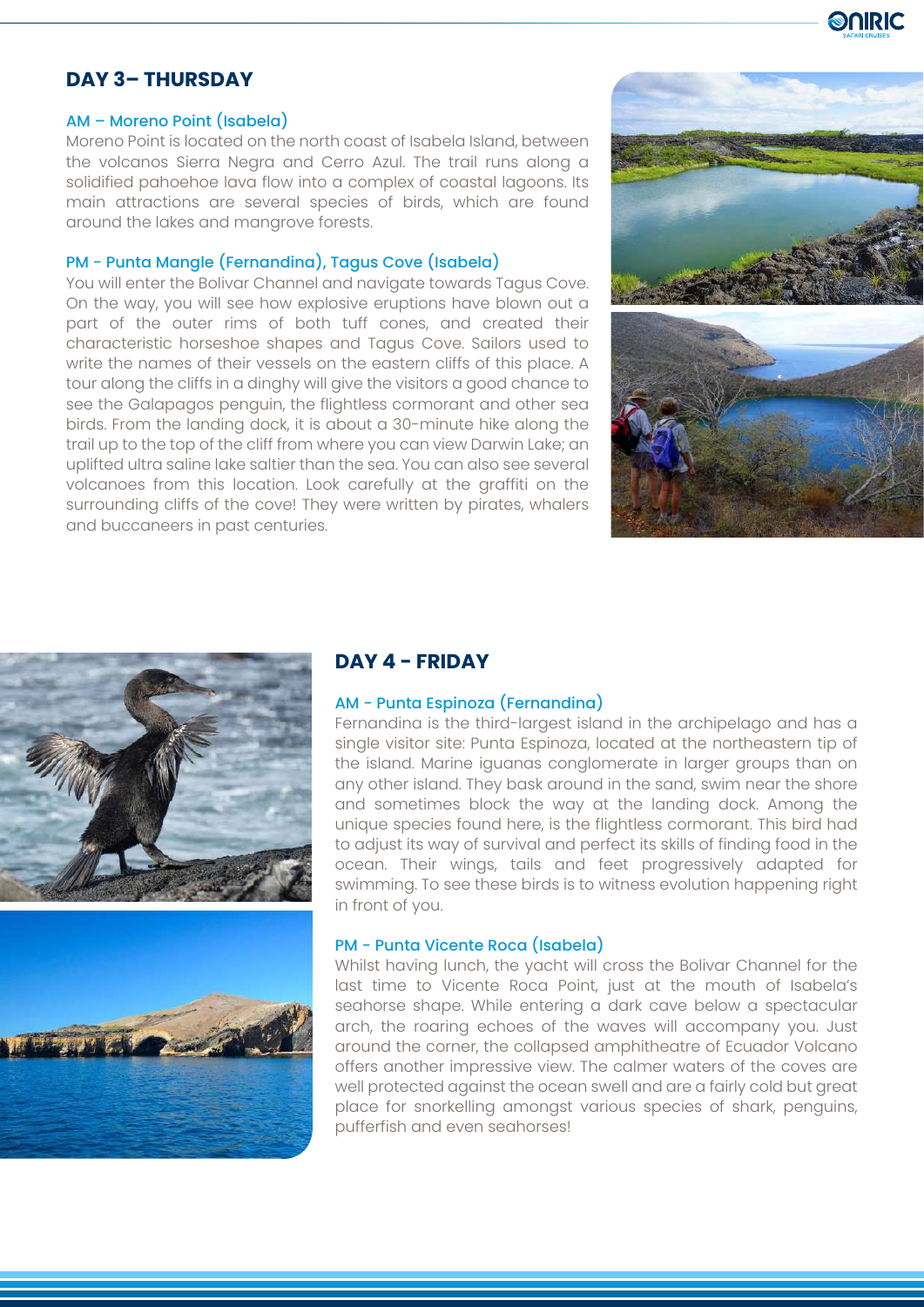

## **DAY 5 - SATURDAY**

#### AM - Espumilla Beach, Bucaneer Cove (Santiago)

Espumilla Beach is a visitor's site at the northern end of James Bay, on the western coast of Santiago. This beach has been revived as an important breeding site for turtles, as it is no longer suffering from digging wild pigs. The turtles return year after year to bury their eggs into the cinnamon-coloured sand dunes. The beach ridge hides mangroves with two picturesque lagoons. The colony of American flamingos and aquatic birds used to be its main attraction, but after the climate phenomenon of El Niño, strong sedimentation altered the brackish water environment and it no longer contains their food. During the climb of a hill, you will be rewarded with a beautiful overview of the transitions from sea into beach into mangrove into dry palo santo forest.

#### PM - Puerto Egas (Santiago)

At lunchtime, you will navigate south to Puerto Egas, with its famous fur seal grottos, where you will enjoy another, very different guided walk along the coastline. Its masterfully sculptured coastline of black basalts and polished multi-coloured ash layers forms a photogenic scene with collapsed lava tunnels, natural arches, caves and blowholes such as "Darwin's toilet". In a grotto directly below a spectacular rock arch at the end of the beach, a colony of sea lions occupies the shade. Hundreds of sally lightfoot crabs seem even brighter orange against the black rocks.







## **DAY 6 - SUNDAY**

## AM - Rabida

After lunch and a "wet landing" on the remarkable red beach of Rabida, there are two short guided hikes. Oxidised iron particles give the rocks and sand their rusty colour. The beach wall holds a shallow green-fringed lagoon. This oasis is the most fertile place on the otherwise arid islet, which is overgrown with leaf-dropping palo santo trees. The salty pool attracts all kinds of aquatic birds, like pintails and sometimes American flamingos. Between the evergreen foliage of the surrounding mangrove bushes, many species of songbirds hide and breed. One of the most outstanding attractions is the major breeding colony of brown pelicans; the only ones in the world that plunge-dive.

#### PM - Chinese Hat

Chinese Hat is a 52 m/170 ft high volcanic cone, forming an islet off the rocky coast of Santiago, where a small colony of Galapagos penguins has settled. Because its primordial fire has been extinguished recently, this is an excellent place to learn more about volcanism, lava bombs and lava tunnels. On the beach, you can also find curious pillow-type lavas with coral heads on top! These spheres had a submarine origin before being lifted above sea level. Beaches of white coral sand grow, and holes in the eroding lava fields are filled up with lava sand, which enables rooting. Galapagos sea lions and countless marine iguanas contribute to fertilisation. This all together creates more favourable options for newcomers, like saltbush and the discolouring sesuvium carpet.